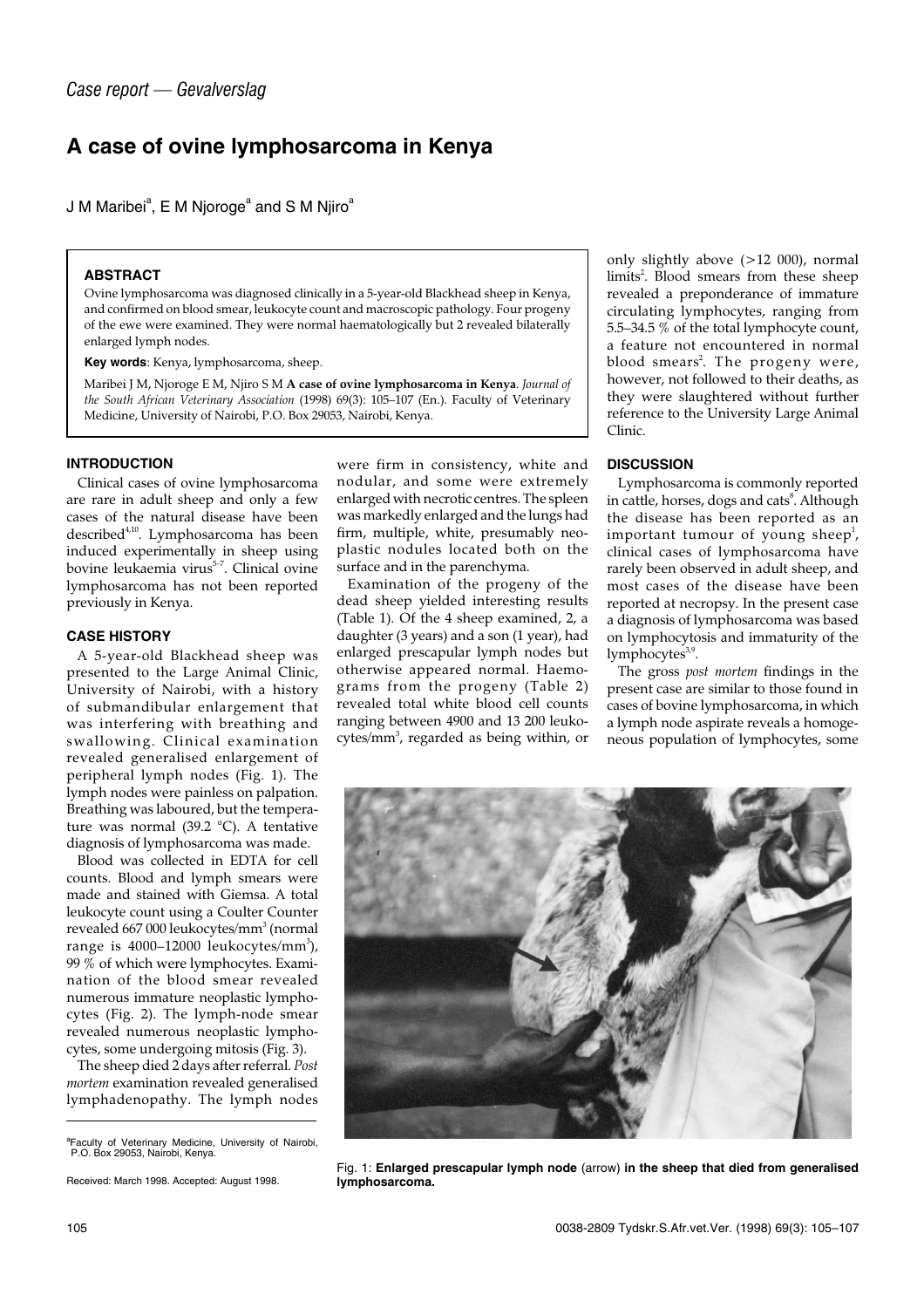

Fig. 2: **A blood smear from the sheep in Fig. 1 showing large neoplastic lymphocytes with large nuclei** (Giemsa, ×400).



Fig. 3: **A lymph smear of the sheep in Fig. 1 with large neoplastic lymphocytes. Note the mitotic figure** (arrow) (Giemsa, ×1000).

|  |  |  |  | Table 1: Physical examination of progeny of the sheep that died of lymphosarcoma. |
|--|--|--|--|-----------------------------------------------------------------------------------|
|--|--|--|--|-----------------------------------------------------------------------------------|

| Sheep No. | Age (years) | $Sex^a$ | Lymph nodes <sup>b</sup> | Relationship   |  |
|-----------|-------------|---------|--------------------------|----------------|--|
|           |             |         |                          | Daughter       |  |
| 2         | 2           |         |                          | Daughter       |  |
| 3         |             | m       | +                        | Son            |  |
| 4         | 0.5         |         |                          | Grand-daughter |  |

<sup>a</sup>f = female, m = male.<br><sup>b</sup>+ = lymph nodes enlarged.

of which have irregular nuclei<sup>8,9</sup>. At necropsy, enlarged lymph nodes that appear as soft, grey-white masses and bulge on cut surface when incised, are observed; some of the large masses may

have necrotic centres $^{\rm 8}$ . In the present case, the lymph node smear revealed a homogeneous population of lymphocytes, some with mitotic figures, and necropsy findings included enlarged

white lymph nodes, sometimes with necrotic centres.

In young sheep, affected animals have been reported to be unthrifty, with bilateral enlargement of the superficial